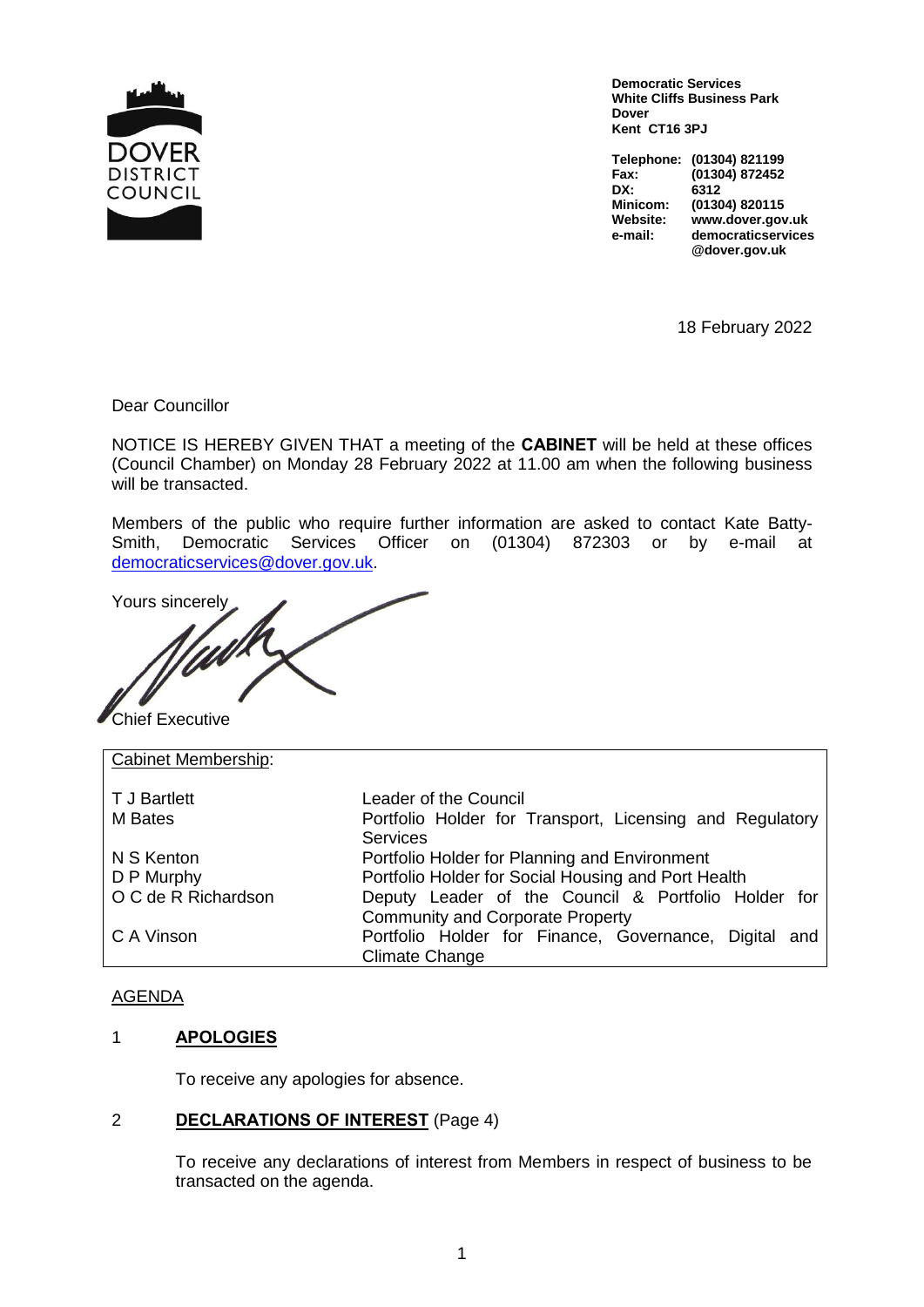### 3 **RECORD OF DECISIONS** (Pages 5-9)

The decisions of the meeting of the Cabinet held on 7 February 2022 numbered CAB 77 to CAB 81 (inclusive) are attached.

## **ISSUES ARISING FROM OVERVIEW AND SCRUTINY OR OTHER COMMITTEES**

To consider any issues arising from Overview and Scrutiny or other Committees not specifically detailed elsewhere on the agenda.

a Council Budget 2022/23 and Medium-Term Financial Plan 2022/23-2025/26

 To consider the recommendations of the Overview and Scrutiny Committee (to follow).

# **EXECUTIVE - KEY DECISIONS**

### 5 **REVIEW OF ON AND OFF-STREET PARKING CHARGES** (Pages 10-24)

To consider the attached report of the Head of Commercial Services.

Responsibility: Portfolio Holder for Transport, Licensing and Regulatory Services

# **BUDGET AND POLICY FRAMEWORK - KEY DECISIONS**

### 6 **COUNCIL BUDGET 2022/23 AND MEDIUM-TERM FINANCIAL PLAN 2022/23- 2025/26**

To consider the report of the Head of Finance and Investment (to follow).

Responsibility: Portfolio Holder for Finance, Governance, Digital and Climate Change

### **Access to Meetings and Information**

- Members of the public are welcome to attend meetings of the Council, its Committees and Sub-Committees. You may remain present throughout them except during the consideration of exempt or confidential information.
- All meetings are held at the Council Offices, Whitfield unless otherwise indicated on the front page of the agenda. There is step free access via the Council Chamber entrance and an accessible toilet is available in the foyer. In addition, there is a PA system and hearing loop within the Council Chamber.
- In order to facilitate the broadcast of meetings there have been cameras set up in the Council Chamber that communicate with Microsoft Teams Live. This enables meetings held in the Council Chamber to be broadcast for public viewing through the Council's website. These meetings are only available for viewing live and the Council does not retain copies of the broadcast.